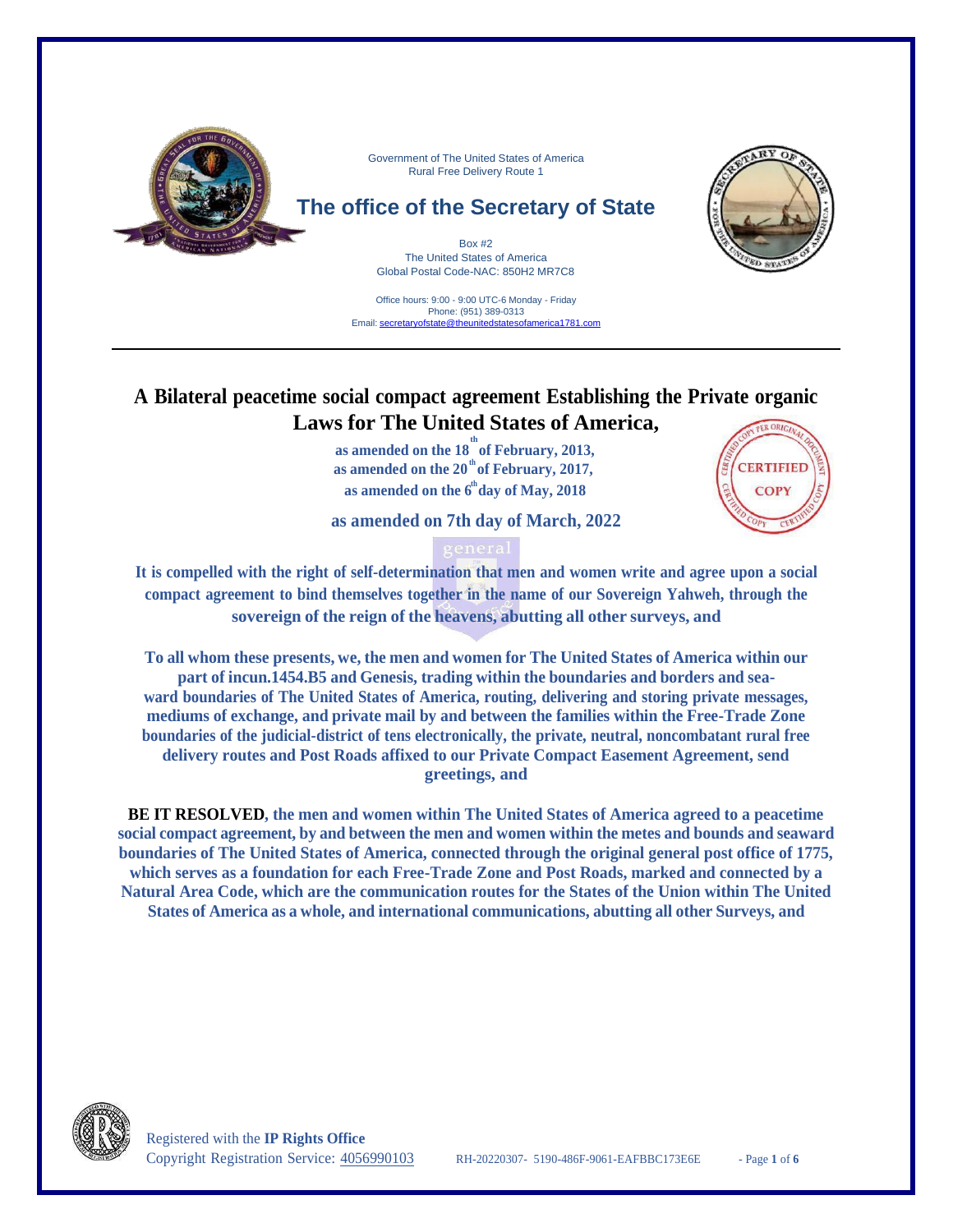# **Article the first:**

- A. All offices within The United States of America will make no regulation respecting an establishment of religion, or prohibiting the free exercise thereof: or abridging the freedom of speech or of the press or the right to peaceably assemble, and
- B. All offices within The United States of America will make no regulation changing the form of Government from a republic form of Government, and
- C. All offices within The United States of America will make no regulation that raises entities, fictions, nor any other form of abomination above the intellectual property of men and women within this peacetime social compact agreement, nor in their National assembly, within their private metes and bounds, and
- D. All offices within The United States of America will make no regulation infringing upon the right of men and women to defend themselves, nor restrict any natural rights of men and women with intent of "For Their Protection", and
- E. All offices within The United States of America will not dominate any National assembly or committee with a specific religion, nor accuse the Scriptures of being a religion for the purpose of removing the Scriptures, and
- F. All offices within The United States of America will make no regulation, hindering the talents of other families under the veil of competition, nor hinder inventions or private enterprise when dealing with energy, food, travel, education, water and shelter or anything else unless it is harmful to the organic body, and
- G. All offices within The United States of America will make no regulation for direct or indirect express or implied taxes, on land or anything else against men and women, nor through entities nor any other vehicle or term devised as the National assembly convenes in the unlimited credit of each man or woman that consents to participate, and all other supplies needed will be anonymously donated, in a spirit of love thy neighbor as thyself, and no donation will raise the status of any man or woman above another, nor will gain special privilege on any decision of the National assembly or committee, and
- H. All men and women or offices within The United States of America will not be bound by a medium of exchange as a representation of their allegiance to any other form of government, not their own form of government, and can use any variation of medium of exchange without becoming a subject to its law by agreement, express or implied, for you will know them by their works and words as to the sincerity of their heart to serve their spiritual brothers and sisters, so let no item, product, emblem, seal, money, or any other thing coming between the binding of themselves to each other, by this bilateral intellectual social compact agreement in the name of our Sovereign, whether in the name of Yahweh, or Yahushua, and

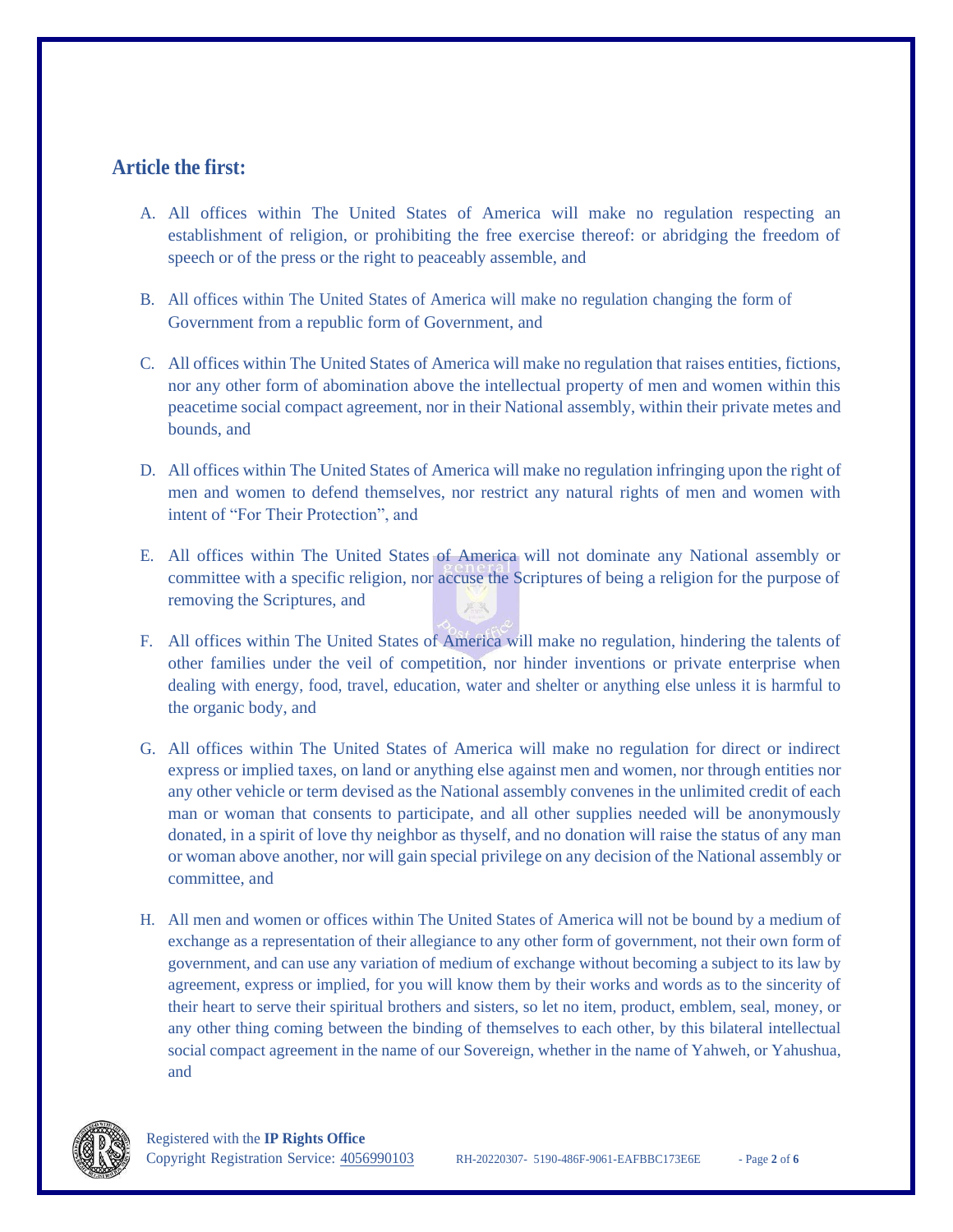I. All men and women that enter into this particular intellectual peacetime social compact agreement are exercising their right of self-determination, and required to donate at least 12 hours per year to serve on the National assembly starting in the spring equinox to the next Spring equinox.

Each family is required to steward any vacant office until your relief has taken their place, and set the time for serving in those offices, and the rules for removal upon bad behavior of the steward and the punishment thereof, and

### **Article the second:**

A. A well-regulated Militia, being necessary to the security of a free Nation, the right of all men and women to keep and bear arms, will not be infringed, and

### **Article the third:**

A. No soldier or seaman will, in time of peace be quartered in any dwelling, without the consent of the family, nor in time of war, and

### **Article the fourth:**



A. The right of the men and women to be secure in their sweat equity, investments, dwellings, papers, and effects, against unreasonable searches will not be violated, and no warrants will issue, but upon probable cause, supported by two witnesses and affirmation thereof, under penalty agreed upon by the National assembly, and particularly inscribing the place to be searched, and the evidence or things to be taken, upon which will be returned forthwith when having been found innocent in the General Post Master Council, trial, and

## **Article the fifth:**

A. No man or woman will be held to answer for a capital, or otherwise infamous crime, unless on a presentment of evidence that an injury has been inflicted and indictment of agreement by the National assembly, except in cases arising in the land or naval forces, or in the Militia, when in actual service in time of self-defense or public danger, nor will any man or woman be subject for the same crime to be twice put in jeopardy of life or limb, law or equity, there will be no compelled performance in any law or equity case to be a witness against one's own conscience, nor be deprived of life, freedom, property or land, without a conviction, nor will private property be taken for public use, without the consent of the owner, and shall be offered in gold or silver or equal sweat equity trade, and

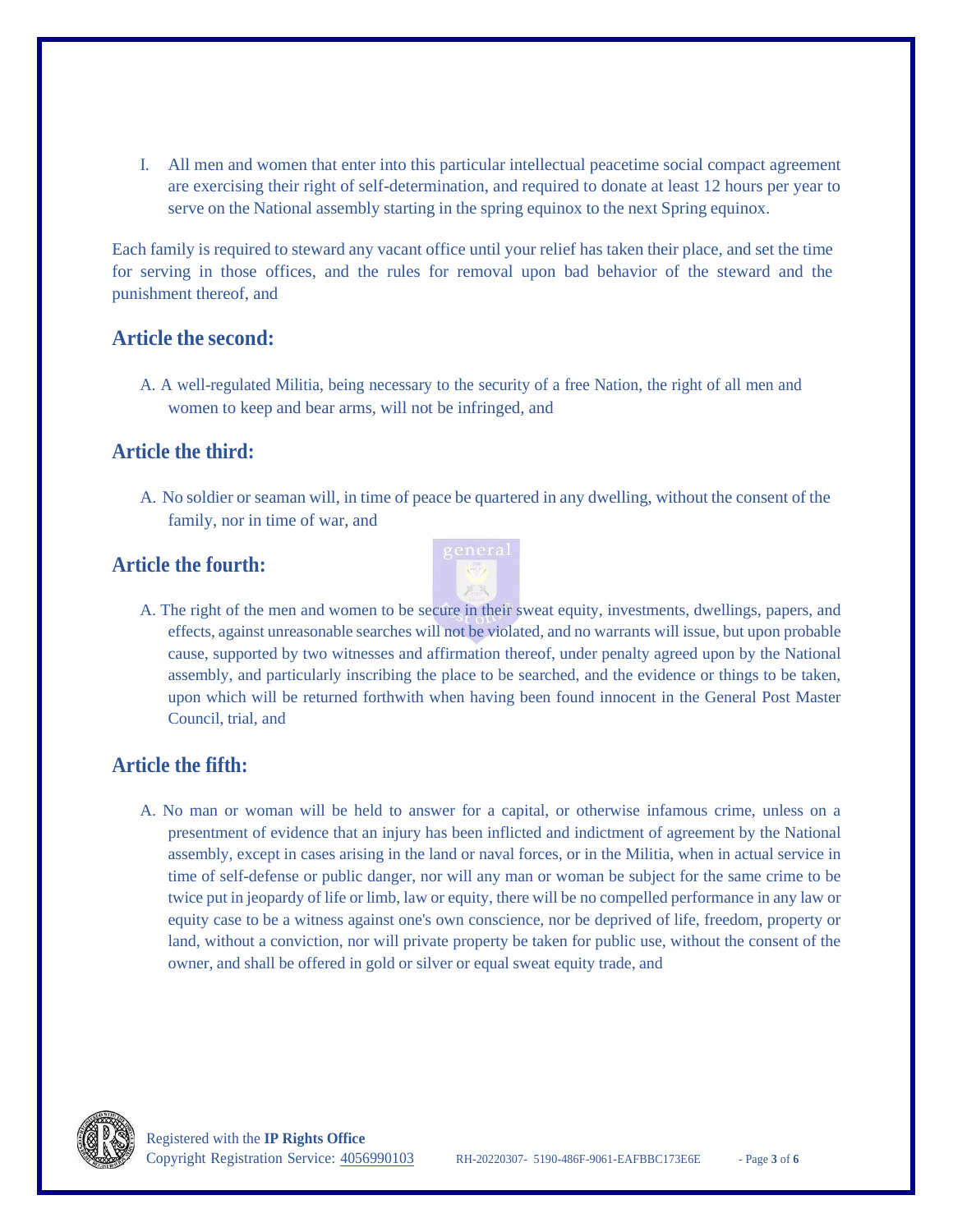# **Article the sixth:**

A. In all criminal accusations, the accused will have a right to a speedy and public trial, by the General Post Master Council within the metes and bounds of The United States of America were in the crime will have been committed, and to be informed of the nature and cause of the accusation, to be confronted with the witnesses against his or her conscience, to have compulsory process for obtaining witnesses and evidence in his or her favor, and have a friend in counsel to assist in his or her redemption, and if found innocent, the accuser will be with the expense of making the accused whole once again, and

## **Article the seventh:**

A. Excessive posit will not be required, nor fines imposed that are not delivered to the injured family upon presentment of injuries, nor cruel and unusual punishments inflicted on any man or women, whether by inflicted on their flesh, their conscience, or their intellectual property. Whereas all injuries, whether it is intentional or by accident will have the condition of unlimited credit for the injured. As for the criminal will not suffer punishment for longer than six years, whatever is decided by the National assembly in accordance with the regulation, unless the crime is murder, rape, or other crime or the loss of value is greater than the six years, therefore the crime must be paid to the Sovereign by death or permanent expulsion from The United States of America as a whole, and

# **Article the eighth:**



A. The enumeration in the constitution for The United States of America, of certain rights, will not be construed to deny to others retained by the family, or by the National assembly. If any regulation or Office does not serve the general welfare of the families bound to them, the regulation is subject to expulsion, and

# **Article the ninth:**

- A. The powers and rights not in the possession of men and women cannot be given The United States of America as a whole or the Government thereof, and
- B. The men and women will govern themselves according to the intellectual peacetime social compact agreement, the law of nations, the scriptures, and maxims of law. The constitution for The United States of America will remain in harmony with the law of nations and the Government of The United States of America shall remain a subject of the law of nations. Any regulation that breaches this harmony as in not working together for a General Welfare will be expelled. All offices will not deviate from the Maxims of Law, the Scriptures, and the Law of Nations, and in no time of adjournment, will leave the responsibilities, power or authority of the Government of The United States of America in the hands of any foreign counsel, committee, or any other government body, nor allow the men and women to be represented

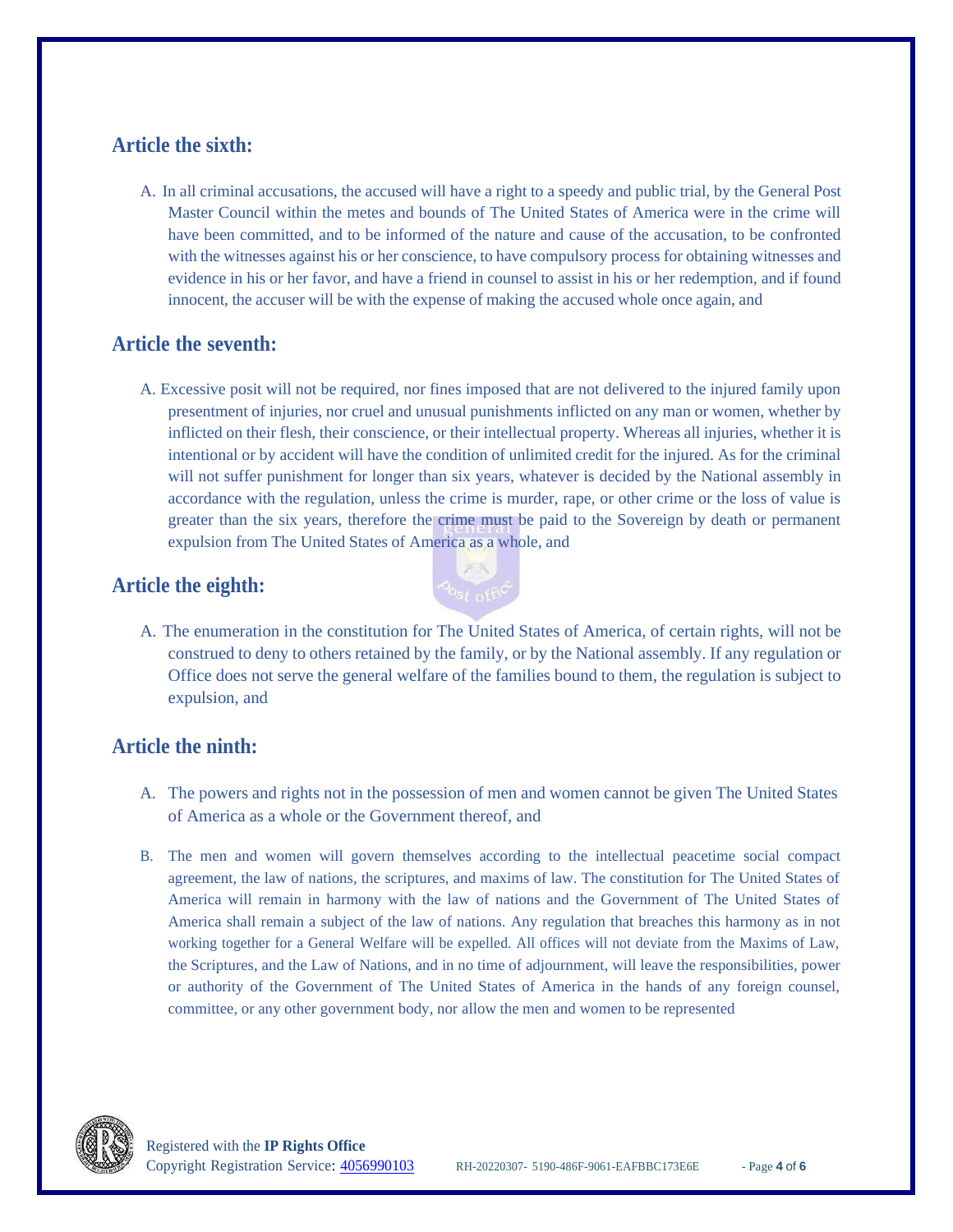by anyone or anything not chosen through popular vote or appointment, nor adjourn without setting a time, place and plane for the next convening, and

Yahweh, six thousand and fourteen, translated February  $28<sup>h</sup>$ , 2012. Furthermore, as amended on the 18<sup>th</sup>day of February, 2013, as amended on the 20 of February, 2017, *as amended the 6 day of May*, So done and brought forward from the original on the three hundred and forty fifth day in the Year of *2018, as amended on the 7 th March, 2022.*

*Signatures of Signatories*

Brandon alam anderson

Jenna Lea Anderson germa Lea anderson

Alice Ceniceros Alice Cenicoros Juan Antonio Ceniceros Juan monto Conjectors,

Deborah Kathleen Davidson Horalt Kelled Desdeem William Ralph Davidson **Peter Adrian Nikkel William Ralph Davidson** Peter Adrian Nikkel **Lanny Kay Talbot** 

Willen Delfer Durilin

Chustophe Michael Pohirty

Michaelene Jo

Joh Harold Tulker Trustee

Thomas Frank Goudey Jennifer Lyn Ryalls

Showns Stock Louday Kirk Edwin Jensen

Kevin Lloyd Lakes<br>Revin Lloyd Jakes

Keith Edward Livingway **Daniel William Sullivan** Keith Edward Zaying Pates Adrian Nikled

Christopher Michael Doherty **William Emory Reffett** Cheryl Ann Wilker  $\text{white}$ 

Michaelene Jo Formanack Carolyn Irene Rinkenberger Carolyn Hrene Runkenberger

#### Brandon Alan Anderson The Summan John Harold Fulks Marshall Revellyn Rinkenberger

Marshall Theodyn Tinkenburger

Jungen Lym-Vyalle

Trent Windsley Sailor To Windy July

Patrick Lynn Delmolty

OD Delm F*anney Hais Talbét* 

Cheryl ann With